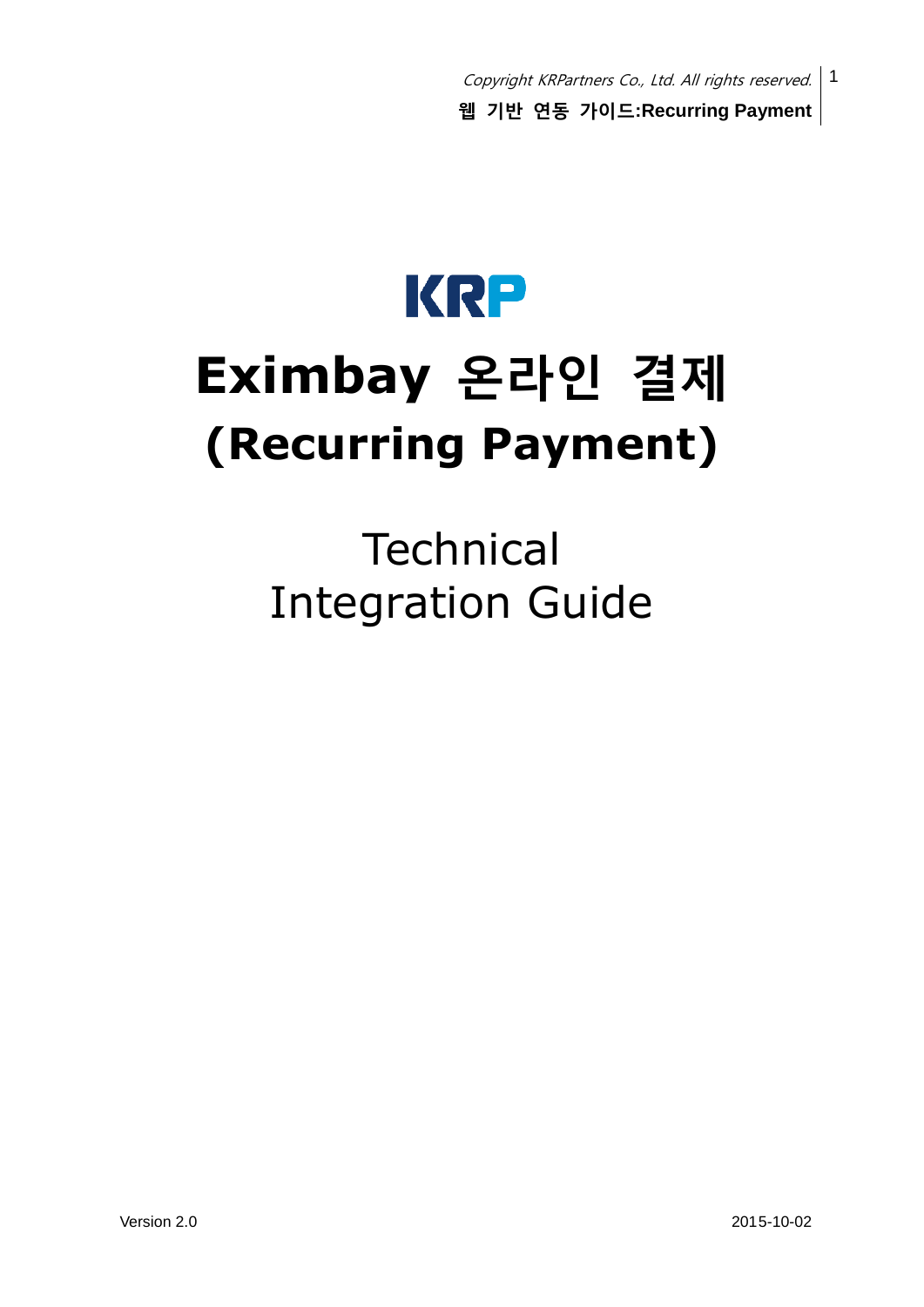© 2010 KRPartners, Co., Ltd. All rights reserved.

Complying with all applicable copyright laws is the responsibility of the user. Without limiting the rights under copyright, no part of this document may be reproduced, stored in into a retrieval system, or transmitted in any form or by any means (electronic, mechanical, photocopying, recording, or otherwise), or for any purpose, without the express written permission of KRPartners.

KRPartners may have patents, patent applications, trademarks, copyrights, or other intellectual property rights covering subject matter in this document. Except as expressly provided in any written license agreement form KRPartners, the furnishing of this document does not give you any license to these patents, trademarks, copyrights, or other intellectual property.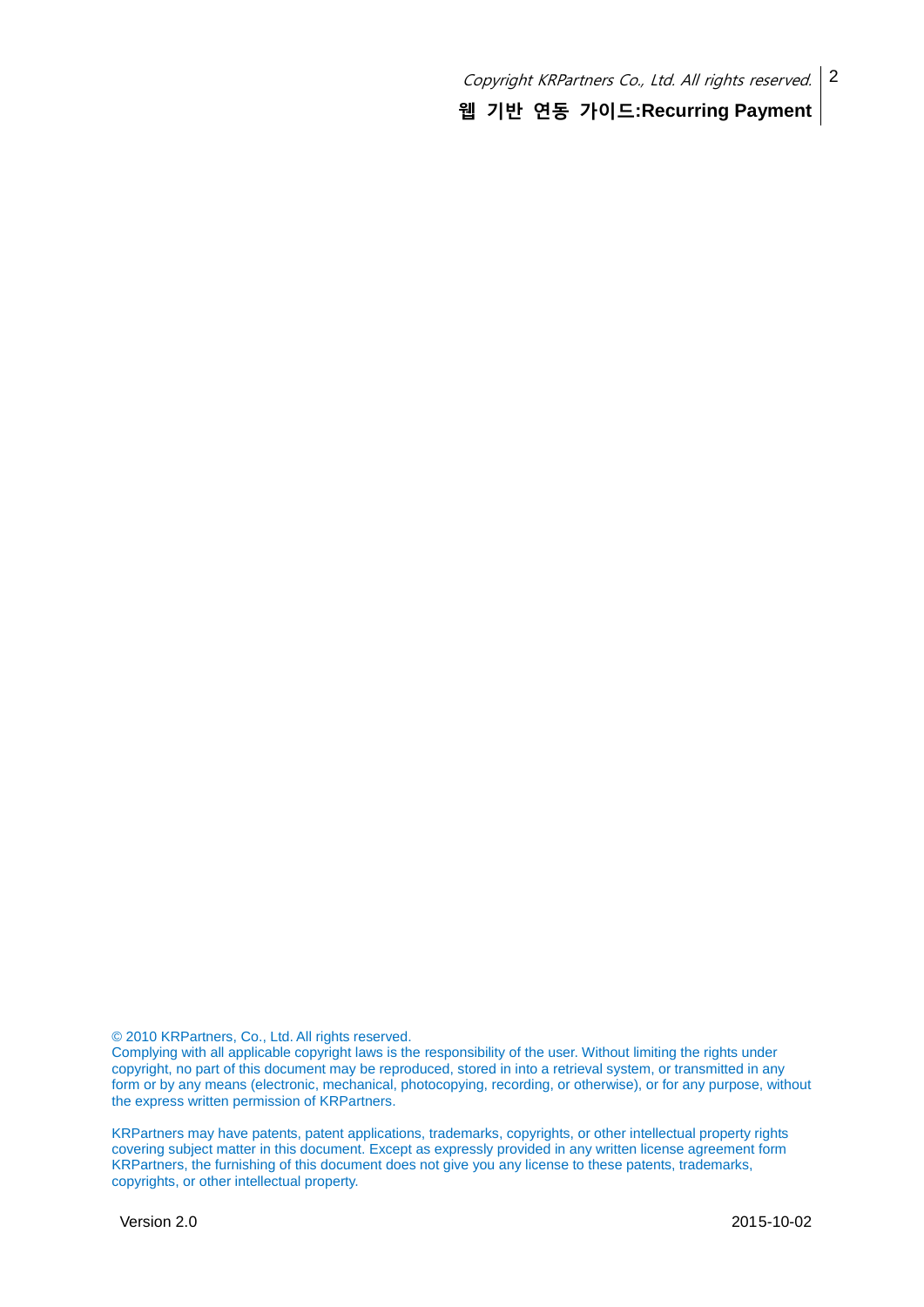| Version No. | Revision No. | 변경이력                             | 일자         |
|-------------|--------------|----------------------------------|------------|
|             |              | Initial Document                 | 2011-12-20 |
|             |              | 자동결제 금액변경 interface 추가           | 2014-02-03 |
|             |              | 요청 URL 변경                        | 2015-10-02 |
|             |              | 자동결제 금액, 상태 변경 returnurl 파라미터 삭제 | 2019-08-30 |
|             |              |                                  |            |
|             |              |                                  |            |

문서 변경 이력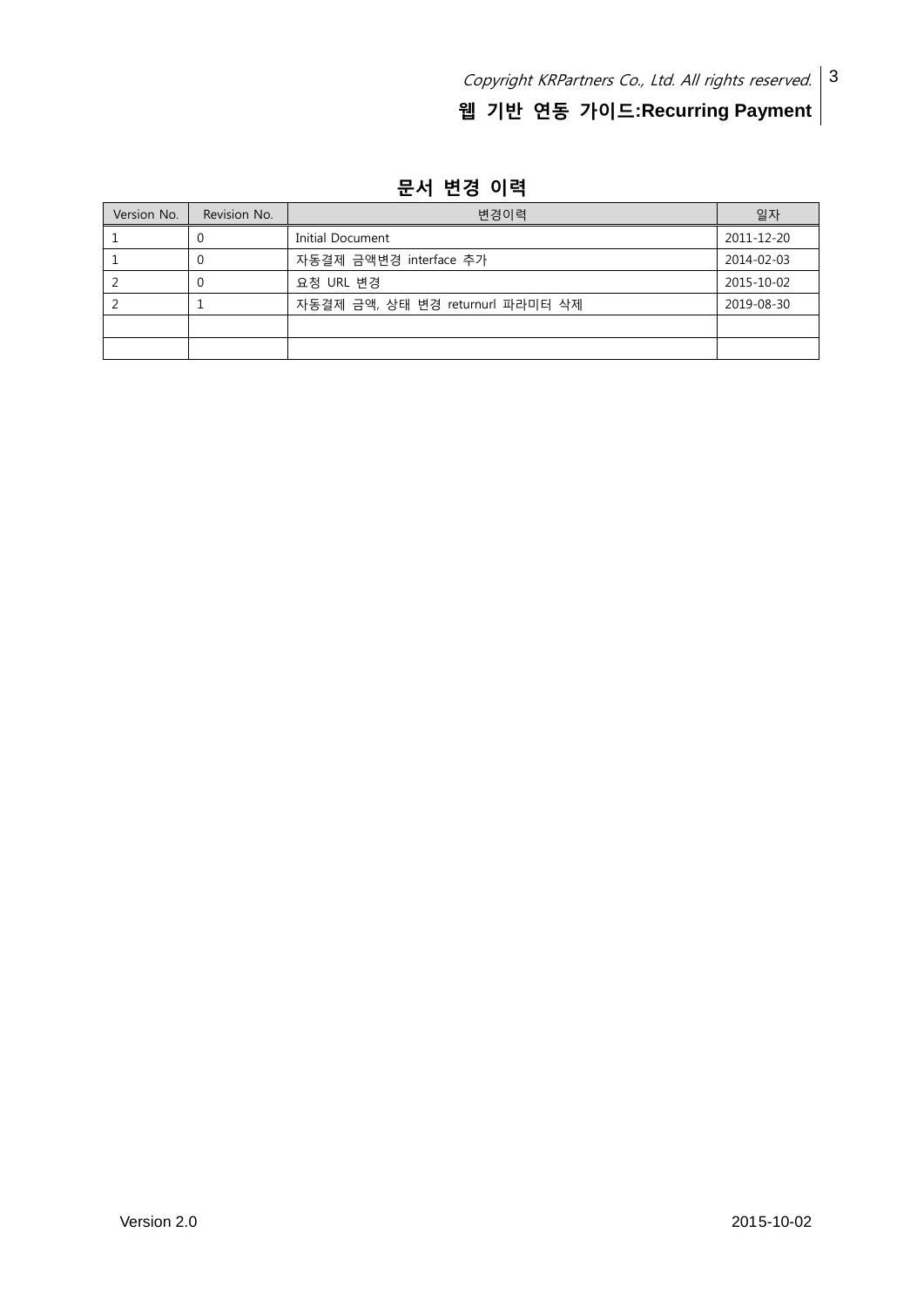## 목 차

## 1 소개

- 2 요약
	- 2.1 통신방식
	- 2.2 문의 연락처

## 3 업무상세

- 3.1 결제승인
- 3.2 자동결제 해지
- 3.3 자동결제 정보변경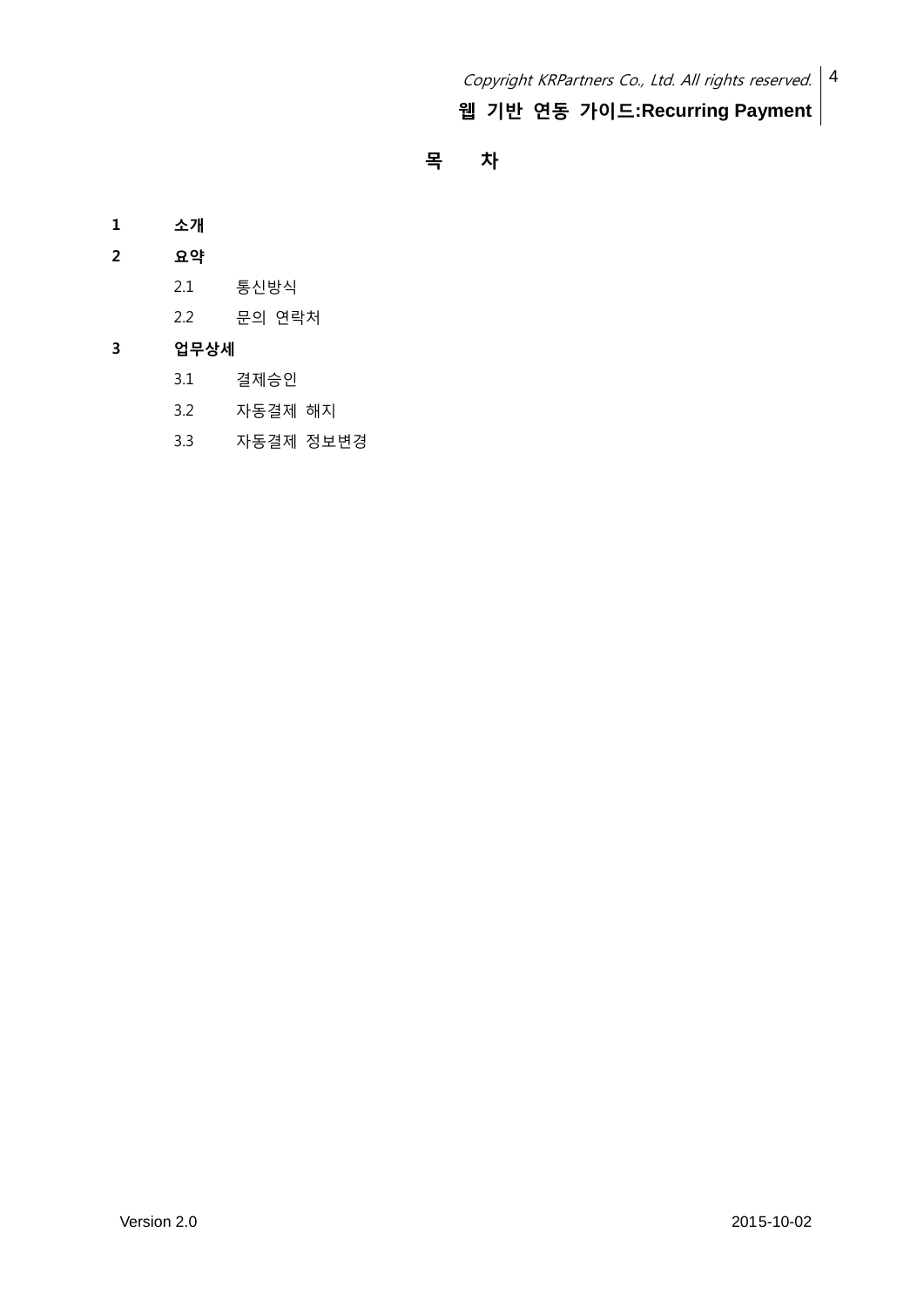#### 1 소개

본 문서는 Web-Payment Integration Guide에 기반하며, 추가로 Recurring Payment Service를 이용하는 방법에 대해 기술하고 있습니다.

자동결제는 일반결제 파라미터에 자동결제를 위한 추가 파라미터를 설정하여, 결제와 동 시에 Eximbay시스템에 등록됩니다.

- 등록된 자동결제는 알림메일 발송시점(recurringEmail)에 따라 등록된 결제자 이메일로 자동결제 알림 메일이 발송됩니다. 이 때 사용자는 자동결제 해지 를 원할 경우, 가맹점에 요청하여 해지처리를 할 수 있습니다.
- 매월 자동결제일(recurringDate)에 대상거래를 추출하여 결제요청을 합니다. 결제 실패 시에는 일정 시간 간격으로 2회 재시도됩니다. 자동결제 결과는 성공/실패 관계없이 recurringURL을 통해 가맹점에 전달됩 니다. (3.1의 ▶Response 파라미터 참조)
- 최종 승인실패 시(총 3회), 자동으로 해지처리 됩니다.
- Note. 본 서비스는 사전에 등록된 가맹점에서만 이용이 가능합니다.
- Note. "Token Billing" 기능이 필요하신 경우, "2.2 문의 연락처"로 연락 주시기 바랍니다.
- Note. Recurring Payment란, 최초 결제 정보로 매월 지정된 일자에 자동으로 결제가 처리되어 가맹점에 승인 결과가 전송하는 결제 방법을 지칭합니다.
- Note. Token Billing이란, 최초 결제에서 발급되는 "TokenID"만으로 원하는 시점에 간편하게 결 제를 처리할 수 있는 결제 방법을 지칭합니다.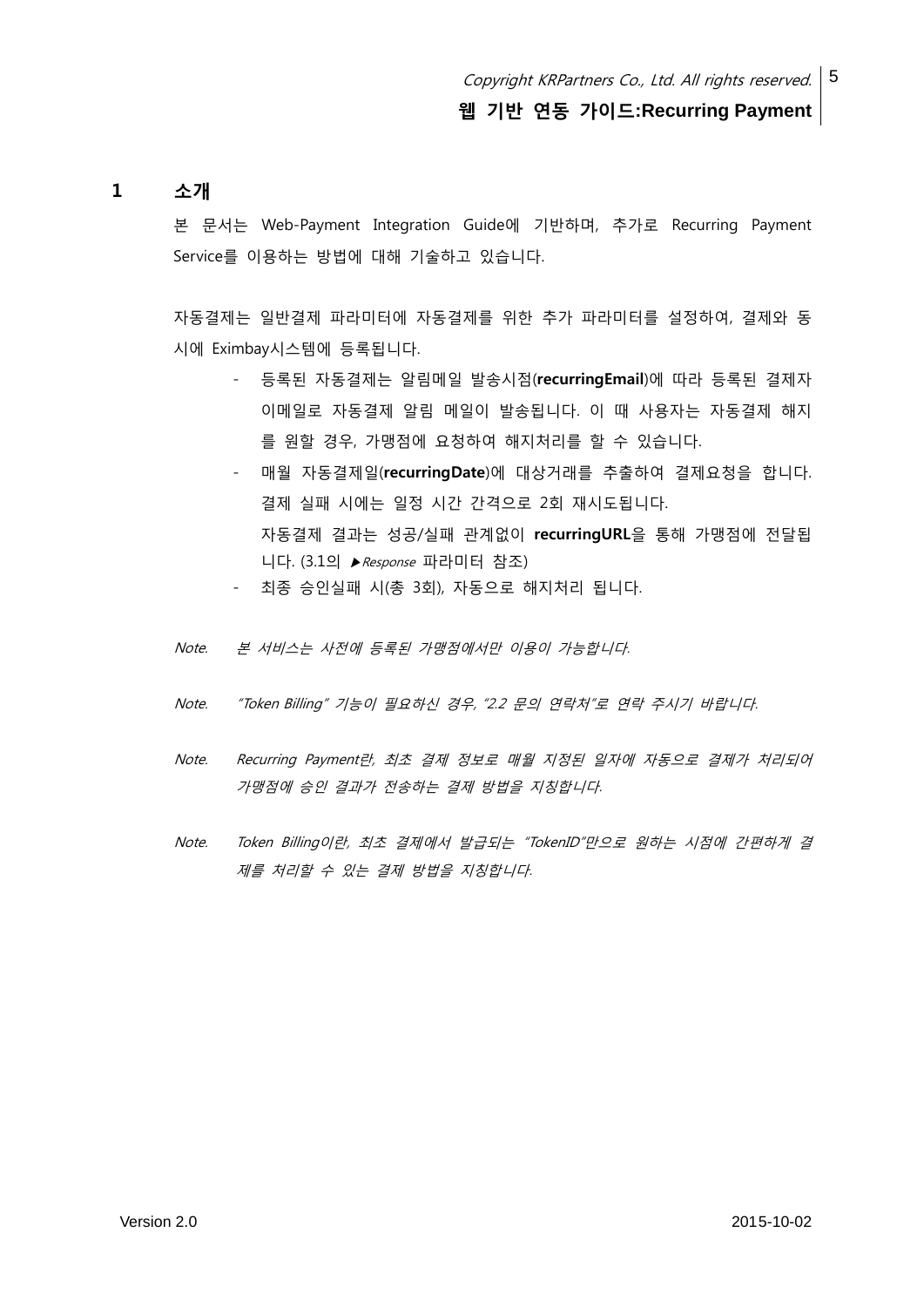## 2 요약

#### 2.1 통신방식

요청 데이터는 HTML form으로 구성한 후, https의 post또는 get방식으로 Eximbay 결제 페이지로 보냅니다.

#### 2.2 문의 연락처

Email : [technicalsupport@eximbay.com](mailto:technicalsupport@eximbay.com)

#### 3 업무상세

#### 3.1 결제승인

3.1.1 요청 URL

Web-Payment Integration Guide와 동일

#### 3.1.2 요청 파라미터

| Parameter        | Type                                        | Length         | Mandatory | Explanation                            |  |
|------------------|---------------------------------------------|----------------|-----------|----------------------------------------|--|
|                  | Web-Payment Integration Guide 결제승인 파라미터와 동일 |                |           |                                        |  |
| recurringPayment | AN                                          |                |           | 자동결제 여부. (Y:사용, N:사용안함)                |  |
| recurringAmount  | N                                           | 10, 2          |           | 자동결제 총 금액. (e.g. 10.50, 9.15)          |  |
|                  |                                             |                |           | 금액 3자리 구분 ''는 사용하지 않음.                 |  |
| recurringDate    | AN                                          | 8              |           | YYYYMMDD. 자동결제 시작일이 결제요청일자와 다른 경우 사    |  |
|                  |                                             |                |           | 용. 자동결제 시작일(다음 결제일)은 현재일자 이후 여야하며,     |  |
|                  |                                             |                |           | 이후로는 1달 후 자동결제 됨.                      |  |
| recurringURL     | AN                                          | 255            |           | 자동결제 후 호출되는 가맹점 페이지                    |  |
| recurringEmail   | AN                                          | $\overline{2}$ |           | 자동결제 전 자동결제 알림 이메일 발송 시점.              |  |
|                  |                                             |                |           | 값이 없는 경우, default='3'.                 |  |
|                  |                                             |                |           | (e.g. '7'인 경우, 결제 7일전에 결제자에게 알림 메일 발송) |  |

Note. 1 – Parameter는 대소문자 구별되며, 정의된 소문자로만 사용해 주시기 바랍니다.

Note. 2 – Parameter값 중, 특수문자가 들어가는 항목은 URLEncoder.encode처리 한 후 요청하며, 수신 시 URLDecoder.decode를 사용해 주시기 바랍니다.

Note. 3 - recurringPayment가 'Y'인 경우, recurringAmount는 mandatory임.

Note. 4 - recurringDate가 없는 경우, 현재 결제요청일자(한국시간 기준)부터 자동결제에 포함 되며, 다음 결제일은 결제요청일 + 1개월 후가 됩니다. recurringDate가 현재 결제요청일자가 아닌 경우 사용하 며, recurrindDate부터 자동결제 요청 대상이 됩니다. => 다음 결제일이 다를 수 있으니 주의하시기 바랍니다.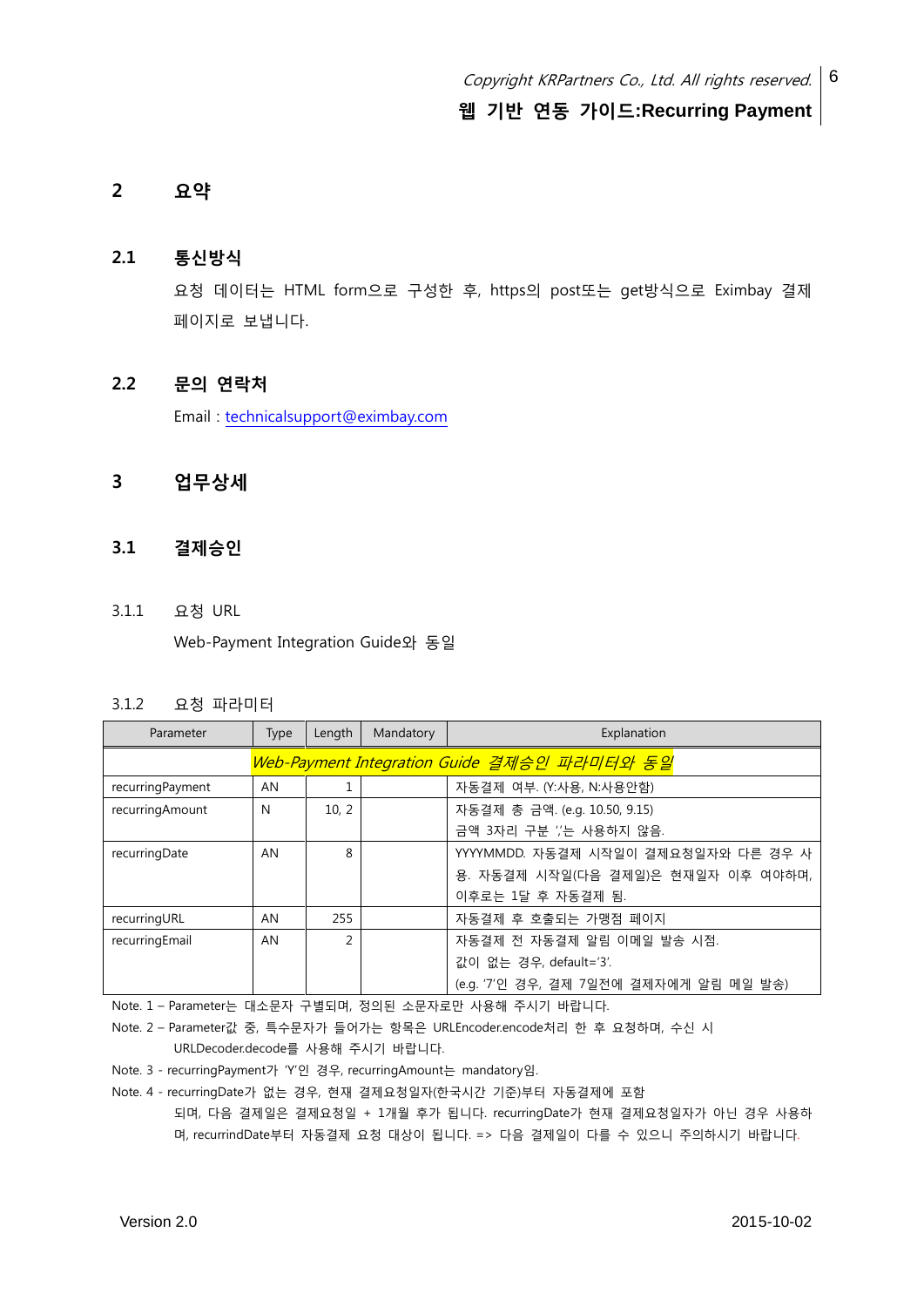#### 3.1.3 응답 파라미터

| Parameter      | Type | Length | Mandatory | Explanation                                 |
|----------------|------|--------|-----------|---------------------------------------------|
|                |      |        |           | Web-Payment Integration Guide 결제승인 파라미터와 동일 |
| recurringID    | AN   | 20     |           | 자동결제 사용 시, 부여되는 자동결제 아이디                    |
| recurringRetry | - N  |        |           | 자동결제 시도 횟수                                  |
| recurringNext  | AN   | 8      |           | 다음 자동결제 예정일(YYYYMMDD)                       |

Note. 1 – Reponse는 Request의 returnurl과 statusurl로 전달됩니다.

Note. 3 - recurringRetry는 자동결제 시에만 해당되며, 이 값은 최대 3입니다. 만약 3회 시도 후에도 실패인 경우, Eximbay 에서 임의로 해당 고객의 자동결제를 해지시킵니다.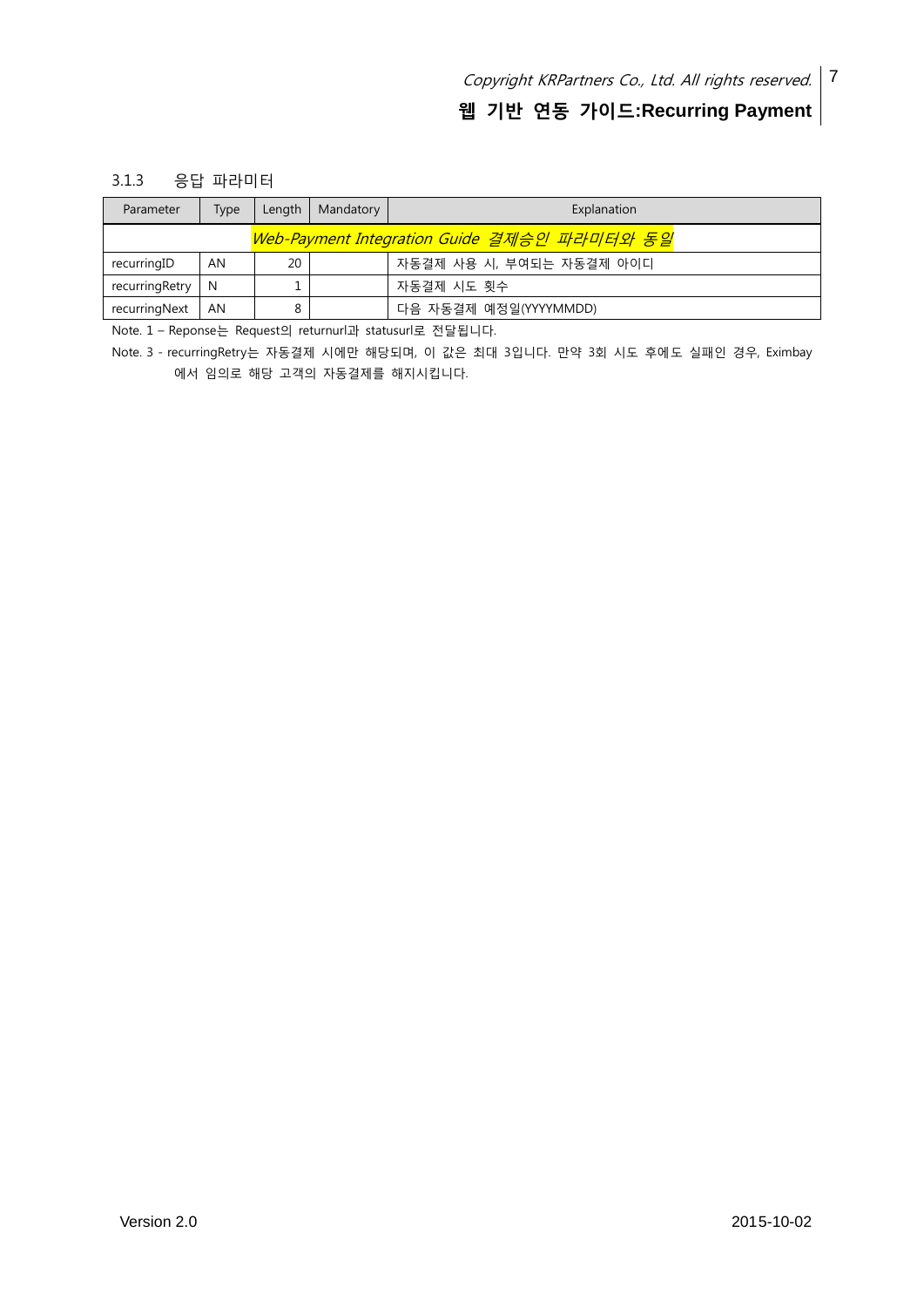## 3.2 자동결제 해지

3.2.1 요청 URL

▶테스트용 : https://secureapi.test.eximbay.com/Gateway/DirectProcessor.krp

▶서비스용 : https://secureapi.eximbay.com/Gateway/DirectProcessor.krp

### 3.2.2 요청 파라미터

| Parameter          | Type      | Length | Mandatory | Explanation              |
|--------------------|-----------|--------|-----------|--------------------------|
| mid                | AN        | 10     | $\circ$   | Eximbay에서 할당한 가맹점 아이디    |
| txntype            | <b>AN</b> |        |           | <b>RC_TERMINATE</b>      |
| recurringID        | AN        | 20     | Ο         | 자동결제 사용 시, 부여되는 자동결제 아이디 |
| param1             | AN        | 255    |           | 가맹점에서 사용할 파라미터1          |
| param <sub>2</sub> | AN        | 255    |           | 가맹점에서 사용할 파라미터2          |
| param3             | AN        | 255    |           | 가맹점에서 사용할 파라미터3          |

#### 3.2.3 응답 파라미터

| Parameter          | <b>Type</b> | Length | Mandatory | Explanation              |
|--------------------|-------------|--------|-----------|--------------------------|
| mid                | AN          | 10     | $\Omega$  | Eximbay에서 할당한 가맹점 아이디    |
| txntype            | AN          | 15     | $\Omega$  | RC TERMINATE             |
| recurringID        | AN          | 20     |           | 자동결제 사용 시, 부여되는 자동결제 아이디 |
| rescode            | AN          | 6      | $\Omega$  | 응답코드. (정상:'0000')        |
| resmsq             | AN          | 700    | $\Omega$  | 응답메시지                    |
| param1             | AN          | 255    |           | 가맹점에서 사용할 파라미터1          |
| param <sub>2</sub> | AN          | 255    |           | 가맹점에서 사용할 파라미터2          |
| param3             | AN          | 255    |           | 가맹점에서 사용할 파라미터3          |